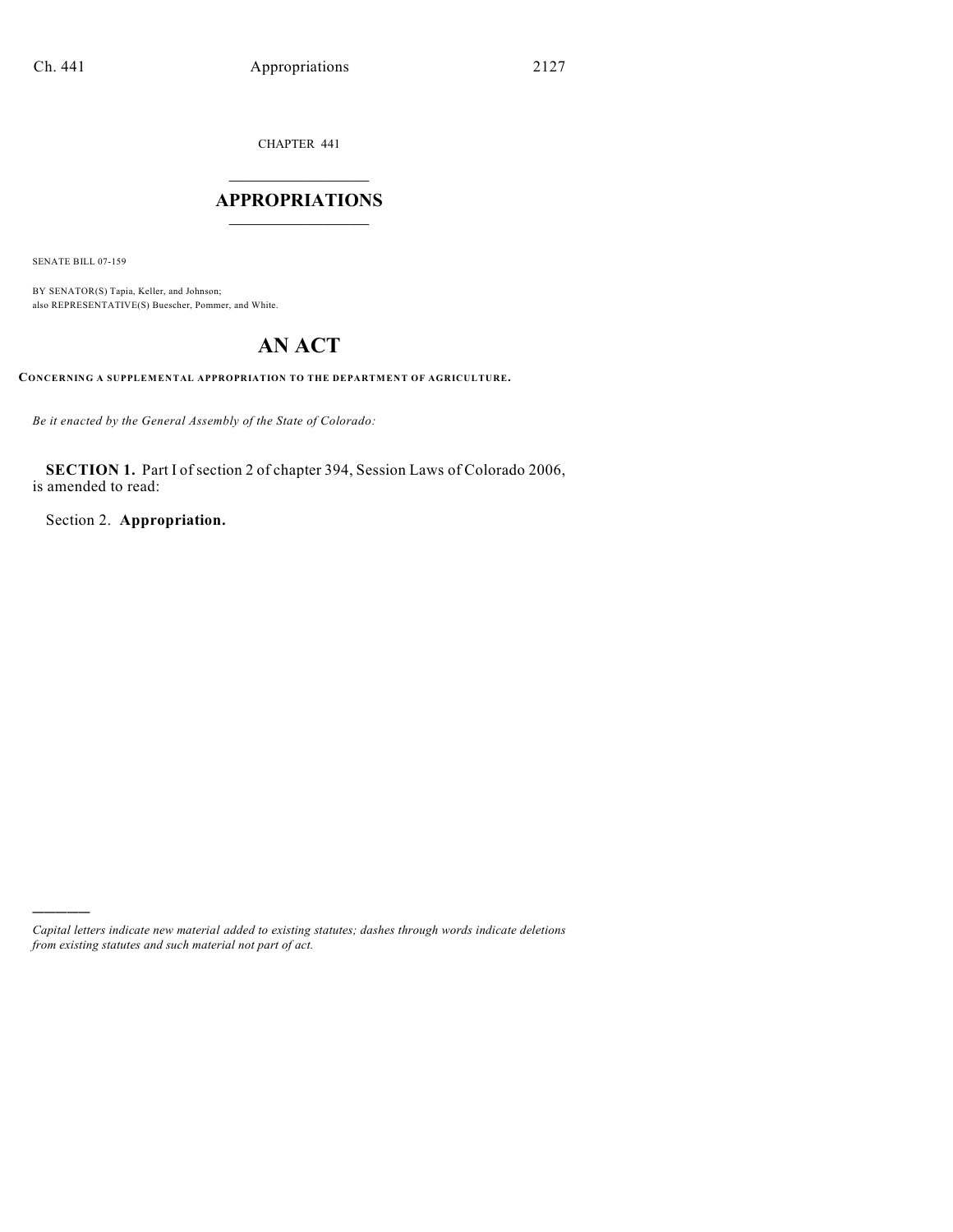|                    |              |                               | APPROPRIATION FROM            |                      |                             |                                |  |  |
|--------------------|--------------|-------------------------------|-------------------------------|----------------------|-----------------------------|--------------------------------|--|--|
| ITEM &<br>SUBTOTAL | <b>TOTAL</b> | <b>GENERAL</b><br><b>FUND</b> | <b>GENERAL</b><br><b>FUND</b> | CASH<br><b>FUNDS</b> | <b>CASH</b><br><b>FUNDS</b> | <b>FEDERAL</b><br><b>FUNDS</b> |  |  |
|                    |              |                               | <b>EXEMPT</b>                 |                      | <b>EXEMPT</b>               |                                |  |  |
| \$                 |              |                               |                               |                      |                             |                                |  |  |

# **PART I DEPARTMENT OF AGRICULTURE**

### **(1) COMMISSIONER'S OFFICE AND ADMINISTRATIVE SERVICES**

| Personal Services         | 1,543,876        | 594,294 | $126,480($ T) <sup>*</sup> | $823,102($ T) <sup>+</sup> |        |
|---------------------------|------------------|---------|----------------------------|----------------------------|--------|
|                           |                  |         | $134,613(T)^{a}$           | $814,969(T)^{b}$           |        |
|                           | $(19.7$ FTE)     |         |                            |                            |        |
| Health, Life, and Dental  | 1,007,304        | 224,796 | 470,209°                   | 286,560 <sup>d</sup>       | 25,739 |
| Short-term Disability     | 14,969           | 1,614   | $3,744^{\circ}$            | 9.018 <sup>d</sup>         | 593    |
| Amortization Equalization |                  |         |                            |                            |        |
| Disbursement              | 98,755           | 10,119  | $24,848^{\circ}$           | 59,851 <sup>d</sup>        | 3,937  |
| Salary Survey and Senior  |                  |         |                            |                            |        |
| <b>Executive Service</b>  | 408,507          | 118,454 | $189,220^{\circ}$          | $80,251$ <sup>d</sup>      | 20,582 |
| Workers' Compensation     | 221,879          | 78,977  | $140,920$ °                |                            | 1,982  |
|                           | 247,904          | 88,247  | $103,521^{\circ}$          | 53,941                     | 2,195  |
| <b>Operating Expenses</b> | 103,552          | 103,552 |                            |                            |        |
| Legal Services for 3,250  |                  |         |                            |                            |        |
| hours                     | 220,253          | 48,252  | $157, 158$ °               | $3,321$ <sup>d</sup>       | 11,522 |
| Purchase of Services from |                  |         |                            |                            |        |
| Computer Center           | <del>2,143</del> | 2,143   |                            |                            |        |
| Multiuse Network Payments | 19,098           | 19,098  |                            |                            |        |
|                           | 14,580           | 14,580  |                            |                            |        |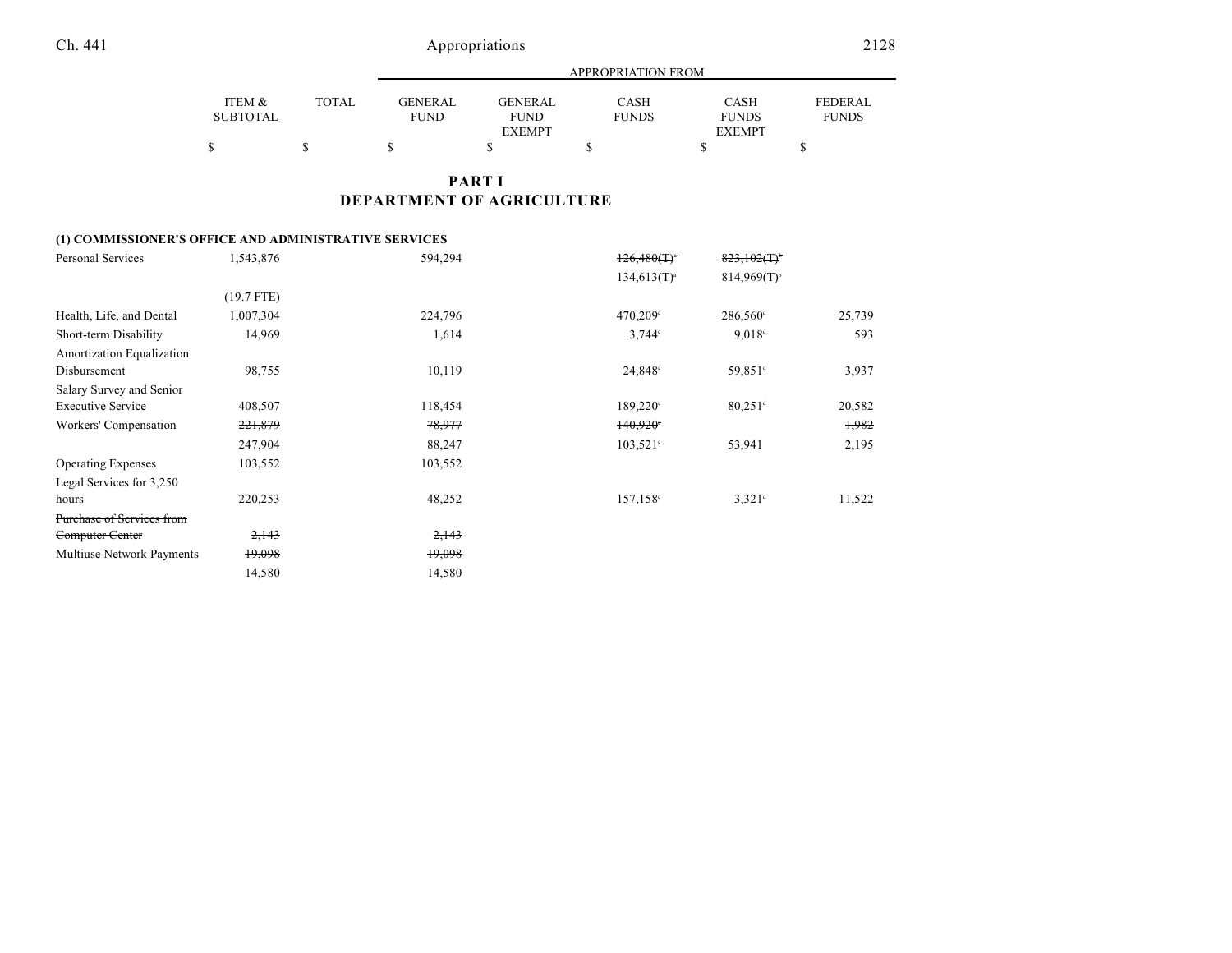| Payment to Risk Management      |              |         |                     |                       |             |
|---------------------------------|--------------|---------|---------------------|-----------------------|-------------|
| and Property Funds              | 202,322      | 70,417  | $130,330$ °         |                       | 1,575       |
|                                 | 257,628      | 89,666  | $103,465^{\circ}$   | $62,492$ <sup>d</sup> | 2,005       |
| Vehicle Lease Payments          | 158,033      | 51,452  | $103,334$ °         |                       | 3,247       |
|                                 | 146,623      | 47,873  | 95,729°             |                       | 3,021       |
| <b>Information Technology</b>   |              |         |                     |                       |             |
| Asset Maintenance               | 111,405      | 31,038  | 74,741 <sup>c</sup> | $5,626$ <sup>d</sup>  |             |
| Leased Space                    | 112,667      | 48,377  | $21,395^{\circ}$    | $42,895$ <sup>d</sup> |             |
| Capitol Complex Leased          |              |         |                     |                       |             |
| Space                           | 147,960      | 120,695 | $27,265^{\circ}$    |                       |             |
| <b>Communication Services</b>   |              |         |                     |                       |             |
| Payments                        | 18,323       | 7,230   |                     | $11,093$ <sup>+</sup> |             |
|                                 | 14,389       | 5,678   |                     | $8,711$ <sup>d</sup>  |             |
| Utilities                       | 146,318      | 66,939  | $77,066^{\circ}$    | $2,313^d$             |             |
| <b>Agricultural Statistics</b>  | 75,000       | 60,000  | $15,000^{\circ}$    |                       |             |
| Grants                          | 702,975      |         |                     |                       | 702,975     |
|                                 |              |         |                     |                       | $(8.0$ FTE) |
| <b>Indirect Cost Assessment</b> | 74,882       |         |                     |                       | 74,882      |
|                                 | $-5,390,221$ |         |                     |                       |             |
|                                 | 5,449,547    |         |                     |                       |             |

<sup>a</sup> This OF THIS amount, \$126,480 represents indirect cost recoveries from the Brand Inspection Fund created in Section 35-41-102, C.R.S., C.R.S., AND \$8,133 REPRESENTS INDIRECT COST RECOVERIES FROM THE ALTERNATIVE LIVESTOCK FARM CASH FUND CREATED IN SECTION 35-41.5-116, C.R.S. The Brand Board is designated as an enterprise pursuant to Section 35-41-101 (5), C.R.S.

 $\,^{\circ}$  This amount shall be from indirect cost recoveries.

These amounts shall be from fees collected by various cash funds within the Department. <sup>c</sup>

<sup>d</sup> These amounts shall be from the Brand Inspection Fund created in Section 35-41-102, C.R.S.

Ch. 441 Appropriations 2129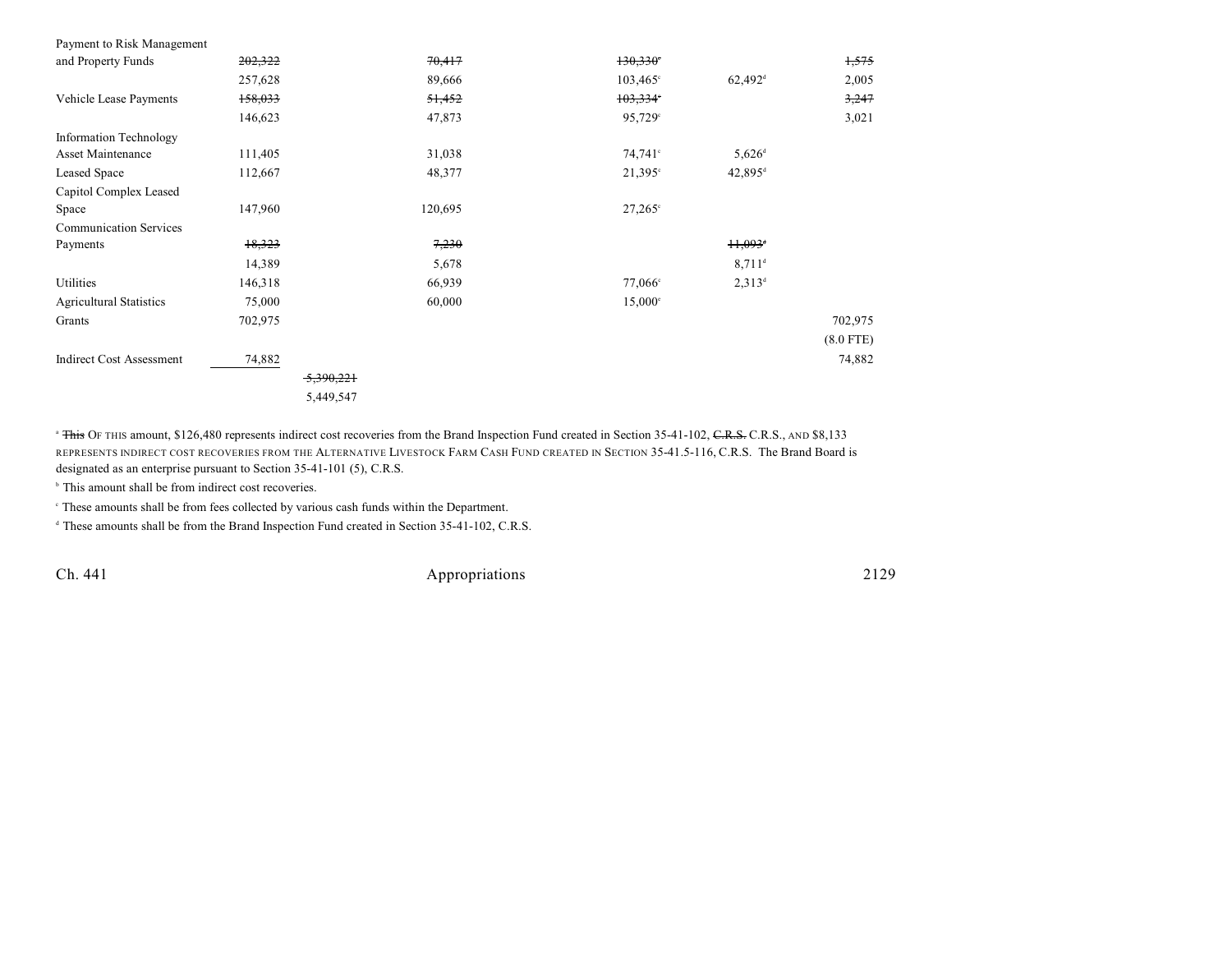# Ch. 441 Appropriations 2130

|                                                                      |                           |              | <b>APPROPRIATION FROM</b>     |                                                |                             |                                       |                                |
|----------------------------------------------------------------------|---------------------------|--------------|-------------------------------|------------------------------------------------|-----------------------------|---------------------------------------|--------------------------------|
|                                                                      | ITEM &<br><b>SUBTOTAL</b> | <b>TOTAL</b> | <b>GENERAL</b><br><b>FUND</b> | <b>GENERAL</b><br><b>FUND</b><br><b>EXEMPT</b> | <b>CASH</b><br><b>FUNDS</b> | CASH<br><b>FUNDS</b><br><b>EXEMPT</b> | <b>FEDERAL</b><br><b>FUNDS</b> |
|                                                                      | \$                        | \$           | \$                            | \$                                             | S                           | \$                                    | \$                             |
| <sup>e</sup> This amount shall be from the sale of statistics books. |                           |              |                               |                                                |                             |                                       |                                |
| (2) AGRICULTURAL SERVICES DIVISION                                   |                           |              |                               |                                                |                             |                                       |                                |
| Personal Services <sup>1</sup>                                       | 9,160,501                 |              | 2,157,364                     |                                                | $6,659,288$ <sup>a</sup>    |                                       | 343,849                        |
|                                                                      |                           |              | $(30.5$ FTE)                  |                                                | $(112.1$ FTE)               |                                       | $(3.0$ FTE)                    |
| Operating Expenses <sup>1</sup>                                      | 1,096,042                 |              | 157,983                       |                                                | 882,341 <sup>a</sup>        |                                       | 55,718                         |
| Noxious Weed Management                                              |                           |              |                               |                                                |                             |                                       |                                |
| <b>Grant Program</b>                                                 | 15,000                    |              |                               |                                                |                             | $15,000^{\circ}$                      |                                |
| Diseased Livestock Fund                                              | 25,000                    |              |                               |                                                |                             | $25,000^{\circ}$                      |                                |
| Cervidae Disease Revolving                                           |                           |              |                               |                                                |                             |                                       |                                |
| Fund                                                                 | 25,000                    |              |                               |                                                | $25,000$ <sup>d</sup>       |                                       |                                |
| <b>Indirect Cost Assessment</b>                                      | 731,954                   |              |                               |                                                | 703,873 <sup>a</sup>        |                                       | 28,081                         |
|                                                                      |                           | 11,053,497   |                               |                                                |                             |                                       |                                |

<sup>a</sup> These amounts shall be from various cash funds within the Department.

<sup>b</sup> This amount shall be from reserves in the Noxious Weed Management Fund pursuant to Section 35-5.5-116 (1), C.R.S.

This amount shall be payment for damages available from reserves in the Diseased Livestock Indemnity Fund, pursuant to Section 35-50-140.5 (2), C.R.S., and is continuously appropriated by a permanent statute or constitutional provision.

This amount shall be payment for damages available from the Cervidae Disease Revolving Fund, pursuant to Section  $35-50-114.5$  (1) (a), C.R.S., and is continuously appropriated by a permanent statute or constitutional provision.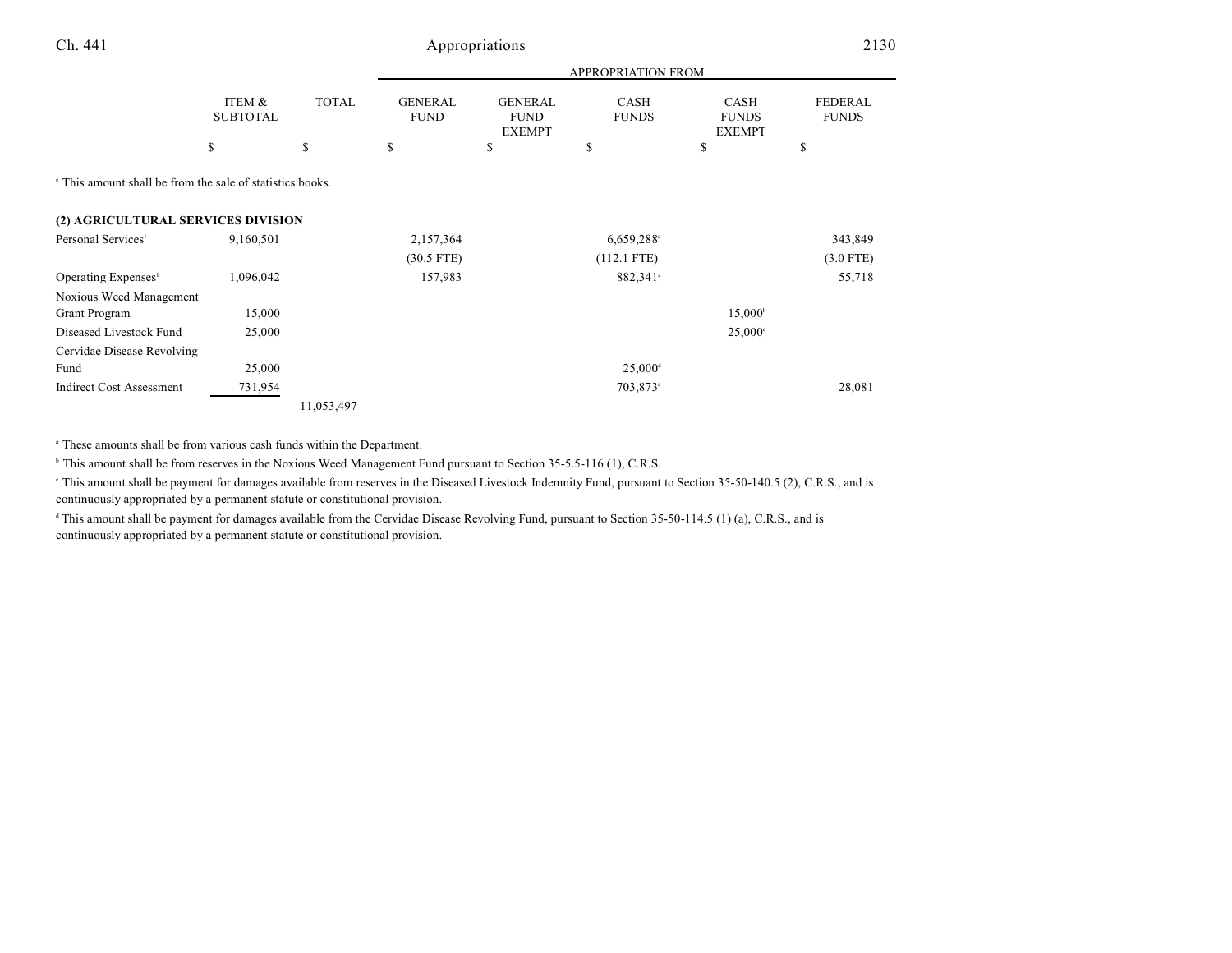| (3) AGRICULTURAL MARKETS DIVISION |         |             |                       |                     |
|-----------------------------------|---------|-------------|-----------------------|---------------------|
| Personal Services                 | 372,395 | 372,395     |                       |                     |
|                                   |         | $(4.7$ FTE) |                       |                     |
| <b>Operating Expenses</b>         | 80,198  | 29,861      | $50,337$ <sup>a</sup> |                     |
| <b>Aquaculture Operating</b>      |         |             |                       |                     |
| Expenses                          | 25,000  |             | $25,000^{\circ}$      |                     |
| Economic Development              |         |             |                       |                     |
| Grants                            | 45,000  |             |                       | 45,000(T)           |
| Agricultural Development          |         |             |                       |                     |
| Board                             | 74,837  |             |                       | 74,837 <sup>d</sup> |
|                                   |         |             |                       | $(0.5$ FTE)         |
|                                   | 597,430 |             |                       |                     |

<sup>a</sup> This amount shall be from various economic development programs.

<sup>b</sup> This amount shall be from the Aquaculture Cash Fund pursuant to Section 35-24.5-111, C.R.S.

 This amount represents a transfer from the Office of the Governor, Economic Development Commission. Any amounts included in state fiscal year spending are <sup>c</sup> accounted for in the appropriations to the Office of the Governor.

<sup>d</sup> This amount shall be from the Agriculture Value-Added Cash Fund pursuant to Section 35-75-205 (1), C.R.S., and is continuously appropriated by a permanent statute or constitutional provision.

#### **(4) BRAND BOARD**

| Brand Inspection         | 3,511,339    |           |
|--------------------------|--------------|-----------|
|                          | $(66.3$ FTE) |           |
| Alternative Livestock    | 95.662       |           |
| Indirect Cost Assessment | 134,613      |           |
|                          |              | 3 741 614 |

| 3,741,614 | 103,795° | 3,637,819 <sup>*</sup>   |
|-----------|----------|--------------------------|
|           |          | $3,741,614$ <sup>a</sup> |

Ch. 441 Appropriations 2131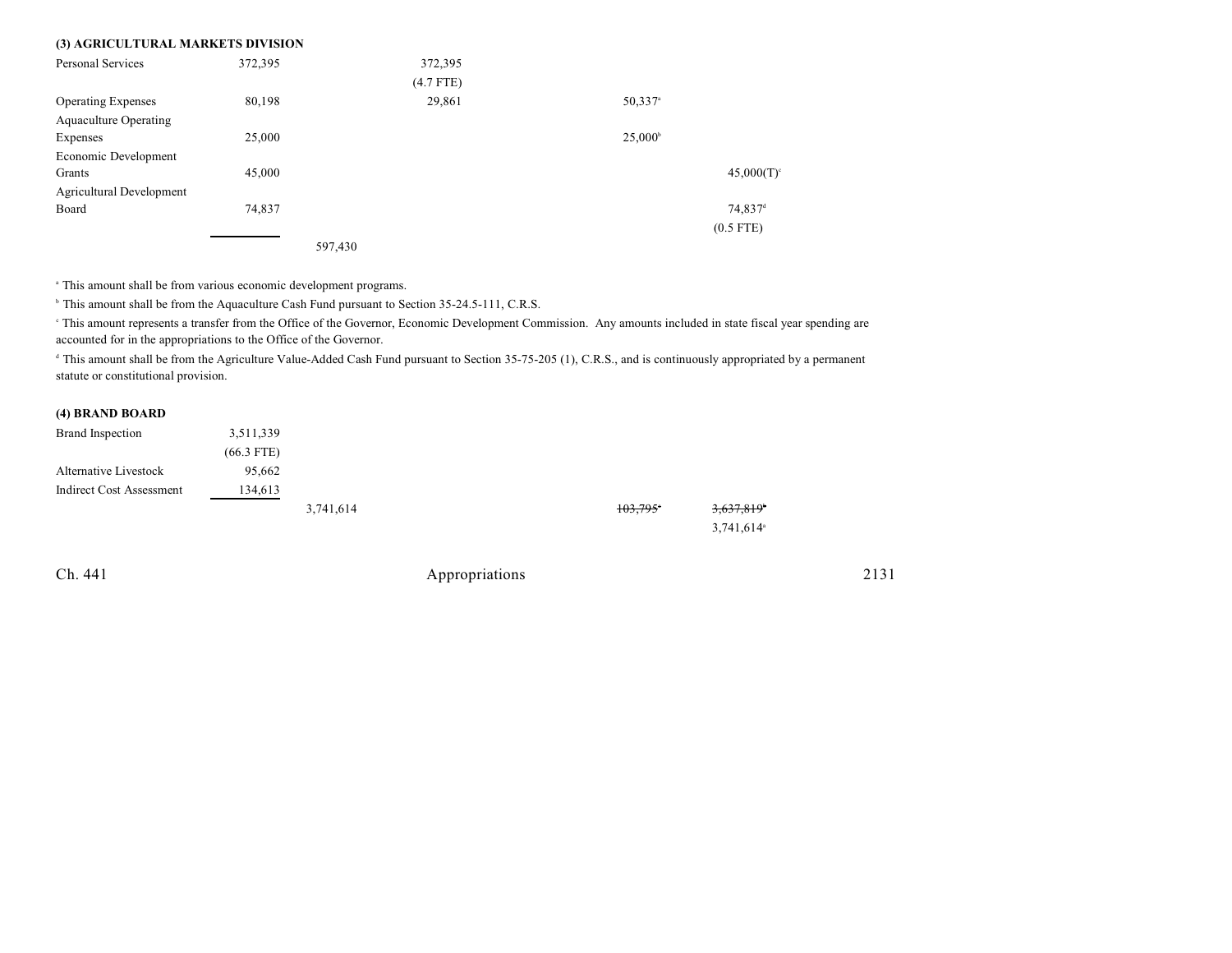### Ch. 441 Appropriations 2132

|          |              |                |                | <b>APPROPRIATION FROM</b> |               |                |
|----------|--------------|----------------|----------------|---------------------------|---------------|----------------|
| ITEM &   | <b>TOTAL</b> | <b>GENERAL</b> | <b>GENERAL</b> | <b>CASH</b>               | CASH          | <b>FEDERAL</b> |
| SUBTOTAL |              | <b>FUND</b>    | <b>FUND</b>    | <b>FUNDS</b>              | <b>FUNDS</b>  | <b>FUNDS</b>   |
|          |              |                | <b>EXEMPT</b>  |                           | <b>EXEMPT</b> |                |
|          |              |                |                |                           |               |                |

<sup>T</sup> This amount shall be from the Alternative Livestock Farm Cash Fund created in Section 35-41.5-116, C.R.S., of which \$8,133 is for the purpose of indirect cost recoveries.

 $^{\ast}$  This amount shall be from fees for service that are deposited into the Brand Inspection Fund created in Section 35-41-102, C.R.S., of which \$126,480 is for the purpose of indirect cost recoveries. <sup>a</sup> Of this amount, \$3,637,819 shall be from fees for service that are deposited into the Brand Inspection Fund CREATED IN SECTION 35-41-102, C.R.S., OF WHICH \$126,480 IS FOR THE PURPOSE OF INDIRECT COST RECOVERIES. IN ADDITION, \$103,795 SHALL BE FROM FEES FOR SERVICE THAT ARE DEPOSITED INTO THE ALTERNATIVE LIVESTOCK FARM CASH FUND CREATED IN SECTION 35-41.5-116, C.R.S., OF WHICH \$8,133 IS FOR THE PURPOSE OF INDIRECT COST RECOVERIES.

#### **(5) SPECIAL PURPOSE**

| Wine Promotion Board     | 444,613     |         |                      |                  |
|--------------------------|-------------|---------|----------------------|------------------|
|                          | $(1.0$ FTE) |         |                      |                  |
| Vaccine and Service Fund | 162,631     |         |                      |                  |
| <b>Brand Estray Fund</b> | 94,050      |         |                      |                  |
| Indirect Cost Assessment | 8,133       |         |                      |                  |
|                          |             | 709,427 | <del>674,777</del> * | 34,650           |
|                          |             |         | 615,377 <sup>a</sup> | $94.050^{\circ}$ |

<sup>a</sup> Of this amount, \$452,746 shall be from the Colorado Wine Industry Development Fund pursuant to Section 35-29.5-105, C.R.S., \$162,631 shall be from the Veterinary Vaccine and Service Fund pursuant to Section 35-50-146, C.R.S., and \$59,400 shall be from the Estray Fund pursuant to Section 35-41-102, C.R.S. Moneys from the Estray Fund and the Veterinary Vaccine and Service Fund are included for informational purposes only as they are continuously appropriated by a permanent statute or constitutional provision.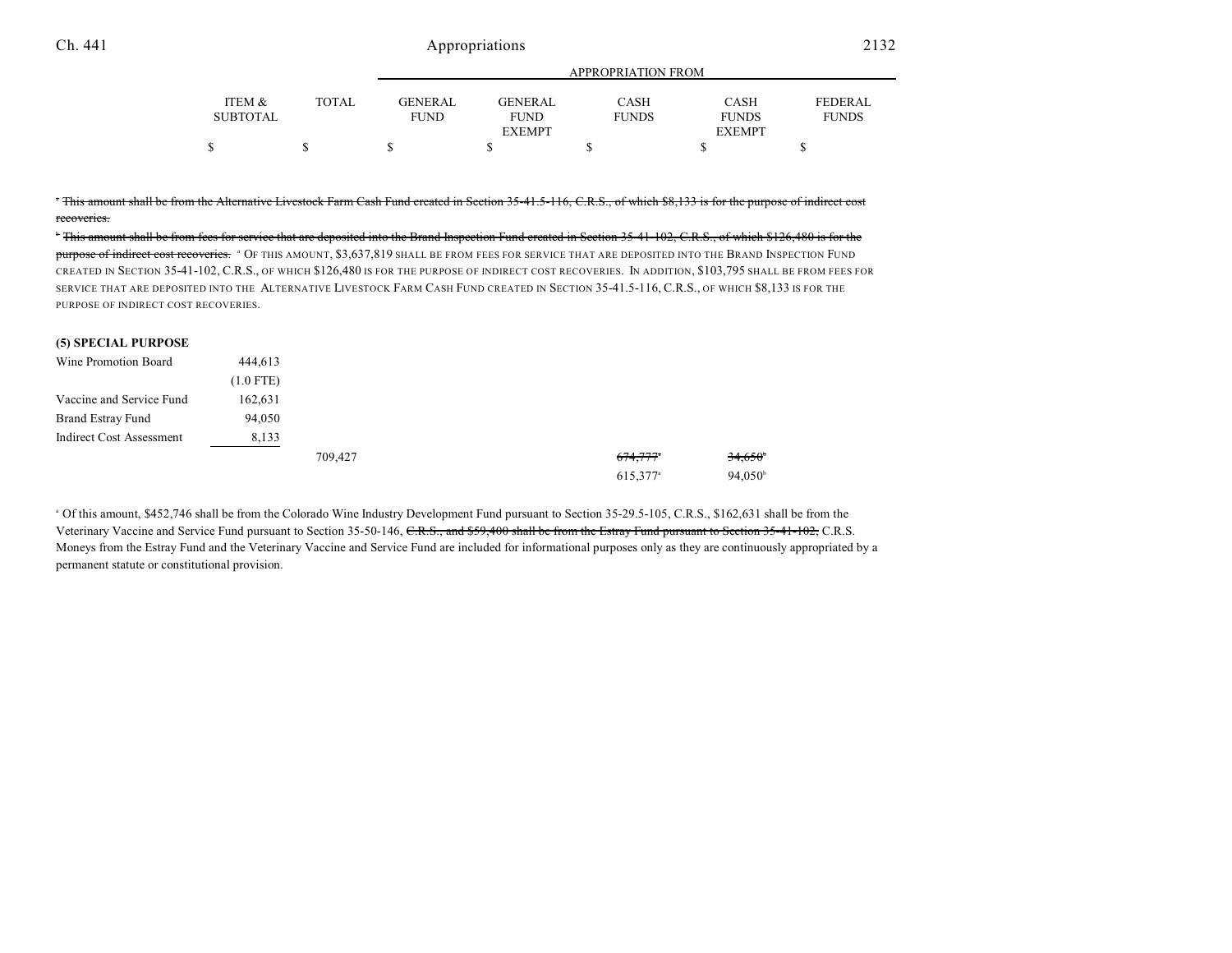<sup>h</sup> This amount shall be available from reserves in the Estray Fund pursuant to Section 35-41-102, C.R.S. These are continuously appropriated by a permanent statute or constitutional provision.

### **(6) COLORADO STATE FAIR**

| Program Costs | 8,130,192 | 8,130,192 <sup>a</sup> |
|---------------|-----------|------------------------|
|               |           | $(26.9$ FTE)           |

<sup>a</sup> This amount shall be from fees deposited into the Colorado State Fair Authority Cash Fund created in Section 35-65-107 (1), C.R.S.

| (7) CONSERVATION BOARD         |         |              |             |                            |                       |             |
|--------------------------------|---------|--------------|-------------|----------------------------|-----------------------|-------------|
| <b>Personal Services</b>       | 254,353 |              | 254,353     |                            |                       |             |
|                                |         |              | $(3.5$ FTE) |                            |                       |             |
| <b>Operating Expenses</b>      | 33,673  |              | 33,673      |                            |                       |             |
| Distributions to Soil          |         |              |             |                            |                       |             |
| <b>Conservation Districts</b>  | 391,714 |              | 391,714     |                            |                       |             |
| Matching Grants to Districts   | 150,000 |              | 150,000     |                            |                       |             |
| <b>Salinity Control Grants</b> | 500,000 |              |             |                            |                       | 500,000     |
|                                |         | 1,329,740    |             |                            |                       |             |
| <b>TOTALS PART I</b>           |         |              |             |                            |                       |             |
| $(AGRICULTURE)^{2,3}$          |         | \$30,952,121 | \$5,204,790 | \$10,686,121               | \$13,286,528          | \$1,774,682 |
|                                |         | \$31,011,447 | \$5,221,517 | $$10,459,190$ <sup>a</sup> | $$13,555,641^{\circ}$ | \$1,775,099 |

 $^{\circ}$  Of this amount,  $$126,480$  \$134,613 contains a (T) notation.

 $\degree$  Of this amount,  $$868,102$  \$859,969 contains a (T) notation.

Ch. 441 Appropriations 2133